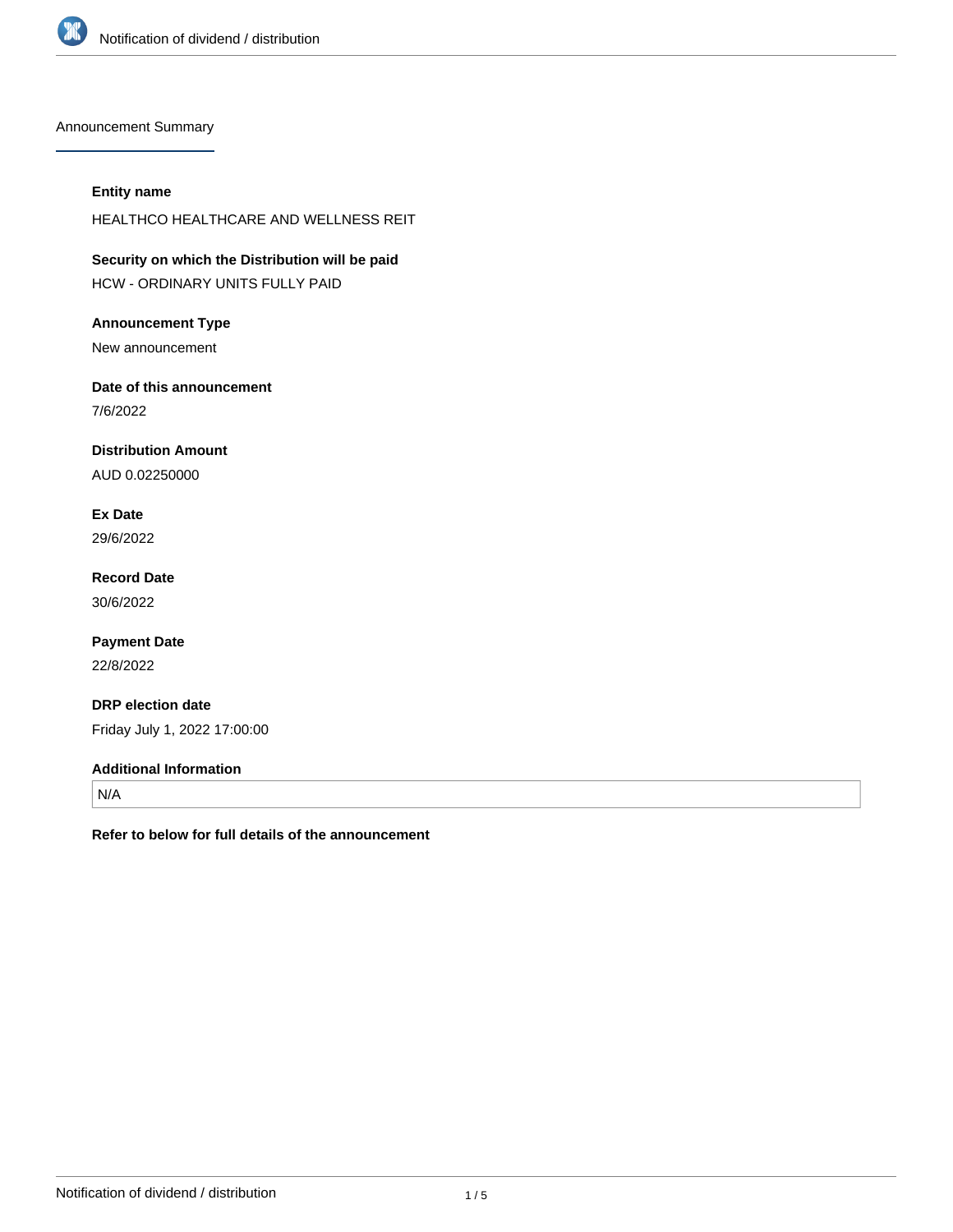

Announcement Details

Part 1 - Entity and announcement details

**1.1 Name of +Entity**

HEALTHCO HEALTHCARE AND WELLNESS REIT

**1.2 Registered Number Type** ARSN

**Registration Number**

652057639

**1.3 ASX issuer code HCW** 

**1.4 The announcement is** New announcement

**1.5 Date of this announcement** 7/6/2022

**1.6 ASX +Security Code HCW** 

**ASX +Security Description** ORDINARY UNITS FULLY PAID

Part 2A - All dividends/distributions basic details

**2A.1 Type of dividend/distribution C** Ordinary

**2A.2 The Dividend/distribution:**

relates to a period of one quarter

**2A.3 The dividend/distribution relates to the financial reporting or payment period ending ended/ending (date)** 30/6/2022

**2A.4 +Record Date**

30/6/2022

**2A.5 Ex Date** 29/6/2022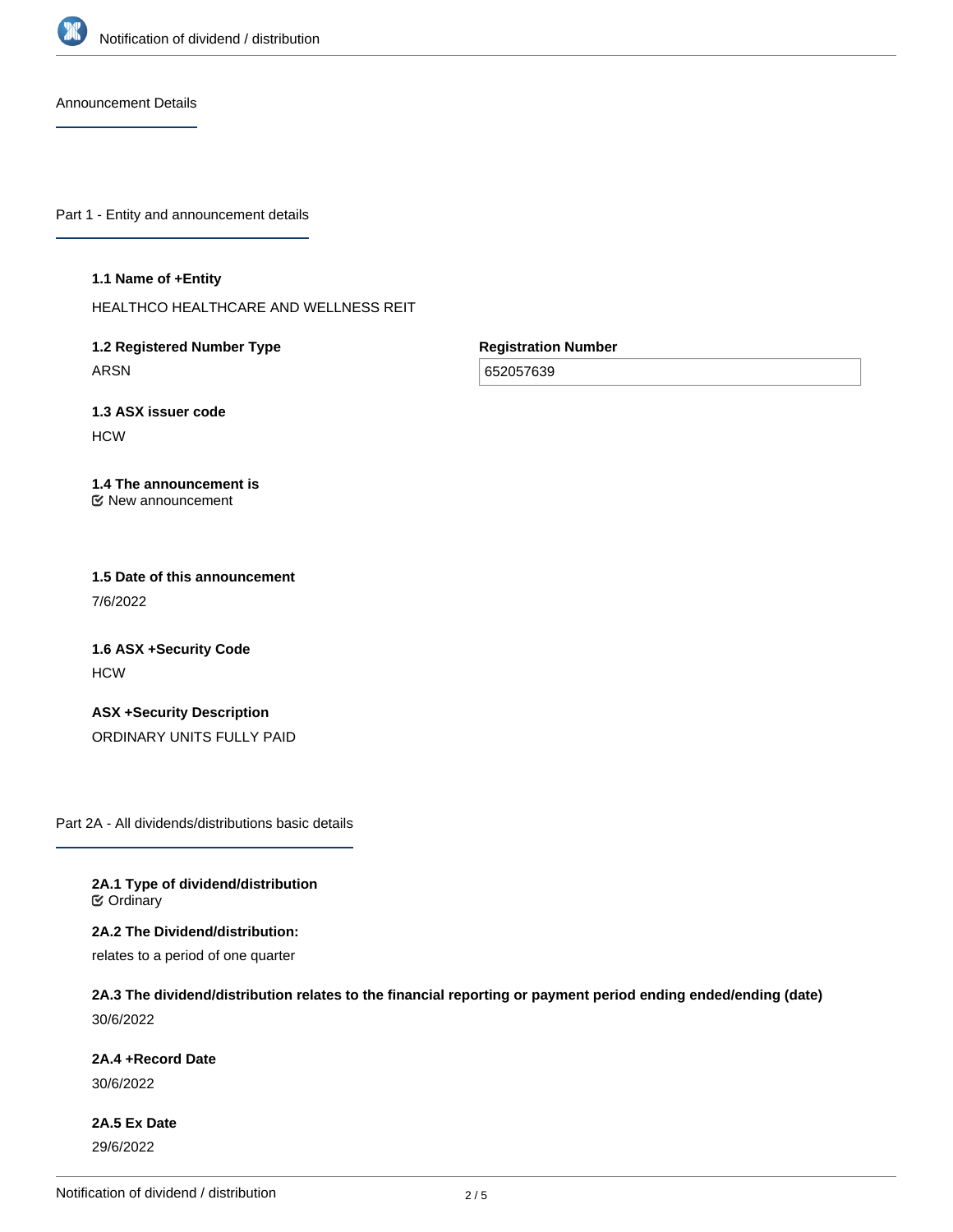#### **2A.6 Payment Date**

22/8/2022

**2A.7 Are any of the below approvals required for the dividend/distribution before business day 0 of the timetable?**

- **•** Security holder approval
- **Court approval**
- **Lodgement of court order with +ASIC**
- **ACCC approval**
- **FIRB approval**
- **Another approval/condition external to the entity required before business day 0 of the timetable for the dividend/distribution.**

No

**2A.8 Currency in which the dividend/distribution is made ("primary currency")**

AUD - Australian Dollar

| 2A.9 Total dividend/distribution payment amount per<br>+security (in primary currency) for all<br>dividends/distributions notified in this form                                             | <b>Estimated or Actual?</b><br>$\mathfrak{C}$ Actual                                 |
|---------------------------------------------------------------------------------------------------------------------------------------------------------------------------------------------|--------------------------------------------------------------------------------------|
| AUD 0.02250000                                                                                                                                                                              |                                                                                      |
| 2A.10 Does the entity have arrangements relating to the<br>currency in which the dividend/distribution is paid to<br>securityholders that it wishes to disclose to the market?<br><b>MO</b> |                                                                                      |
| 2A.11 Does the entity have a securities plan for<br>dividends/distributions on this +security?                                                                                              |                                                                                      |
| 2A.11a If the +entity has a DRP, is the DRP applicable to 2A.11a(i) DRP Status in respect of this<br>this dividend/distribution?<br>$\alpha$ Yes                                            | dividend/distribution<br><b>Full DRP</b>                                             |
| 2A.12 Does the +entity have tax component information<br>apart from franking?<br>$\overline{\mathfrak{S}}$ No                                                                               |                                                                                      |
| Part 3A - Ordinary dividend/distribution                                                                                                                                                    |                                                                                      |
| 3A.1 Is the ordinary dividend/distribution estimated at<br>this time?<br><b>Mo</b>                                                                                                          | 3A.1a Ordinary dividend/distribution estimated amount<br>per +security<br><b>AUD</b> |
| 3A.1b Ordinary Dividend/distribution amount per<br>security                                                                                                                                 |                                                                                      |
| AUD 0.02250000                                                                                                                                                                              |                                                                                      |
| 3A.2 Is the ordinary dividend/distribution franked?                                                                                                                                         |                                                                                      |

No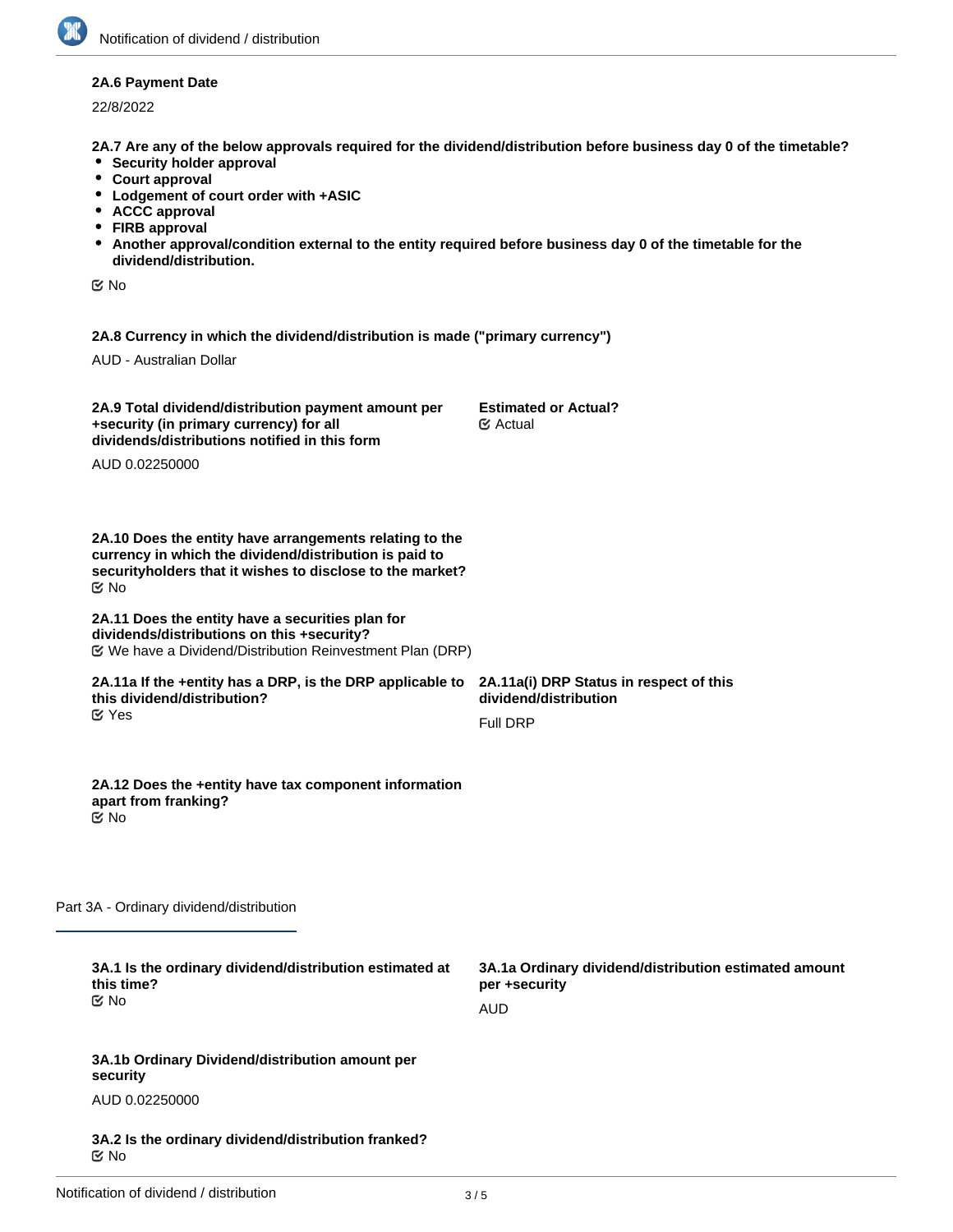

| 3A.3 Percentage of ordinary dividend/distribution that is<br>franked                                          |                                                                                                                   |  |  |
|---------------------------------------------------------------------------------------------------------------|-------------------------------------------------------------------------------------------------------------------|--|--|
| 0.0000%                                                                                                       |                                                                                                                   |  |  |
| 3A.4 Ordinary dividend/distribution franked amount per<br>+security                                           | 3A.5 Percentage amount of dividend which is unfranked<br>100.0000 %                                               |  |  |
| AUD 0.00000000                                                                                                |                                                                                                                   |  |  |
| 3A.6 Ordinary dividend/distribution unfranked amount<br>per +security excluding conduit foreign income amount |                                                                                                                   |  |  |
| AUD 0.02250000                                                                                                |                                                                                                                   |  |  |
| 3A.7 Ordinary dividend/distribution conduit foreign<br>income amount per security                             |                                                                                                                   |  |  |
| AUD 0.00000000                                                                                                |                                                                                                                   |  |  |
| Part 4A - +Dividend reinvestment plan (DRP)                                                                   |                                                                                                                   |  |  |
|                                                                                                               | 4A.1 What is the default option if +security holders do not indicate whether they want to participate in the DRP? |  |  |
| 4A.2 Last date and time for lodgement of election                                                             | 4A.3 DRP discount rate                                                                                            |  |  |
| notices to share registry under DRP                                                                           | 0.0000 %                                                                                                          |  |  |
| Friday July 1, 2022 17:00:00                                                                                  |                                                                                                                   |  |  |
| 4A.4 Period of calculation of reinvestment price                                                              |                                                                                                                   |  |  |
| <b>Start Date</b>                                                                                             | <b>End Date</b>                                                                                                   |  |  |
| 4/7/2022                                                                                                      | 8/7/2022                                                                                                          |  |  |
| 4A.5 DRP price calculation methodology                                                                        |                                                                                                                   |  |  |
| 5 TRADING DAY VWAP                                                                                            |                                                                                                                   |  |  |
| 4A.6 DRP Price (including any discount):                                                                      | 4A.7 DRP +securities +issue date                                                                                  |  |  |
| <b>AUD</b>                                                                                                    | 22/8/2022                                                                                                         |  |  |
| 4A.8 Will DRP + securities be a new issue?<br>$\mathfrak{C}$ Yes                                              | 4A.8a Do DRP + securities rank pari passu from + issue<br>date?<br>$\mathfrak{C}$ Yes                             |  |  |
| ত No                                                                                                          | 4A.9 Is there a minimum dollar amount or number of +securities required for DRP participation?                    |  |  |
| 4A.10 Is there a maximum dollar amount or number of +securities required for DRP participation?<br><b>Mo</b>  |                                                                                                                   |  |  |

**4A.11 Are there any other conditions applying to DRP participation?** No